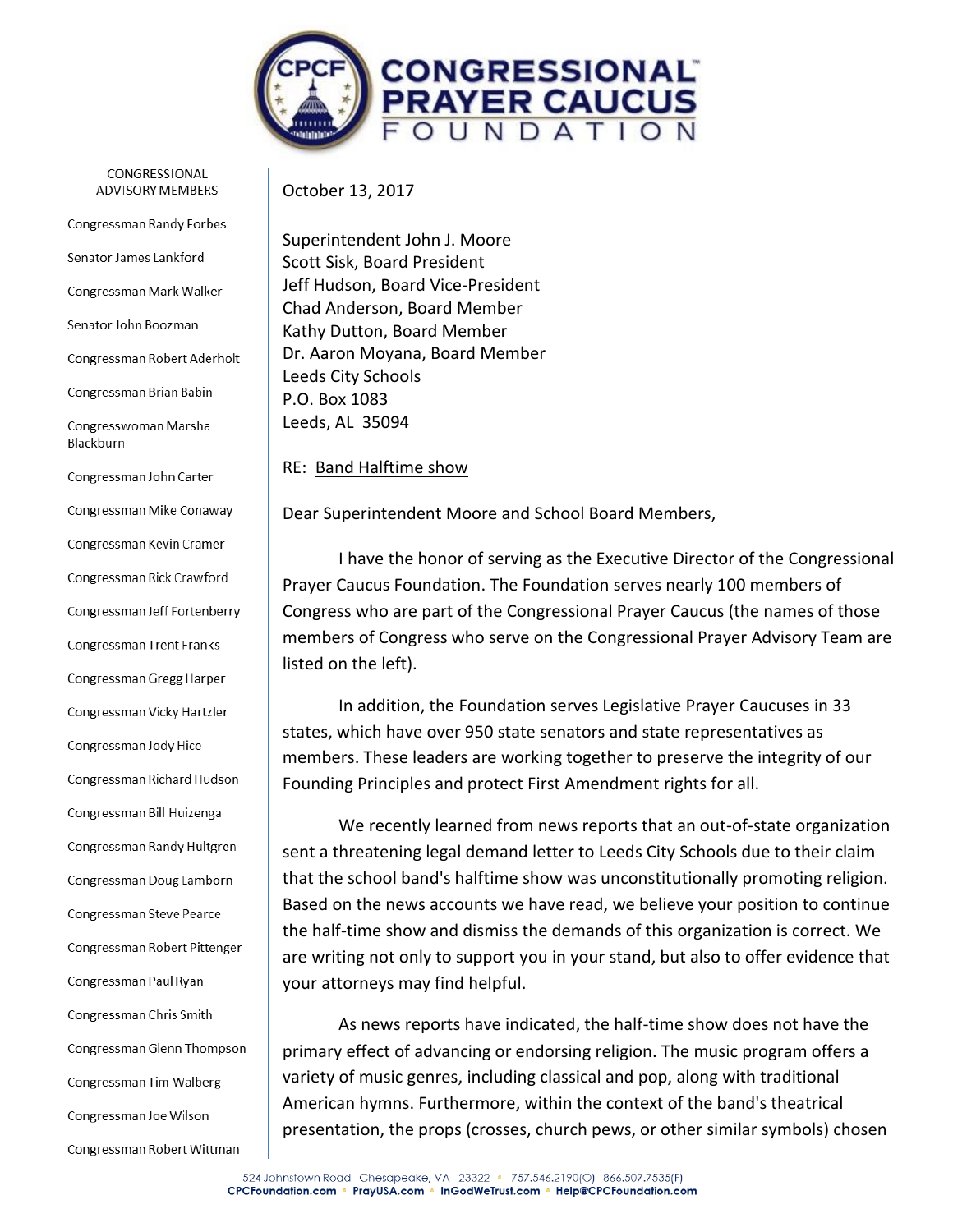to showcase the context of these songs, is entirely appropriate. As stated in School Dist. of Abington Township v. Schempp, 374 U.S. 203 (1963), 225: "[T]o allow students only to study and not to perform (religious art, literature, and music, when) such works ... have developed an independent secular and artistic significance, would give students a truncated view of our culture."

In lower federal court decisions, such as in the 5th Circuit and 10th Circuit, the courts have upheld a public high school's adoption of a religious hymn as its theme song, even when it was a requirement for choral programs (Doe v. Duncanville Independent School District, 70 F.3d 402 (5th Cir. 1995), and upheld a school choir's performances of religious songs at graduation ceremonies and concerts in churches (Bauchman v. West High School, 132 F.3d 542 (10th Cir. 1997), cert. denied, 524 U.S. 953). In other words, the religious nature of the songs does not create an Establishment Clause violation.

Any choral curriculum designed to expose students to the full array of vocal music culture therefore can be expected to reflect a significant number of religious songs. Moreover, a vocal music instructor would be expected to select any particular piece of sacred choral music, like any piece of secular choral music, in part for its unique qualities useful to teach a variety of vocal music skills (i.e., sight reading, intonation, harmonization, expression.). Bauchman at 554.

The important key is that there is a balance to the presentation. It could be a violation of the Establishment Clause if the performance were entirely religious in content. And, on the contrary, if the school system yielded to this organization that seeks to erase every reference to our religious heritage from our public schools, that would have the primary effect of showing hostility to religion, something the U.S. Supreme Court forbids. As the U.S. Supreme Court stated well in Zorach v. Clauson, 343 U.S. 306, 314 (1952) upholding a Released Time offcampus elective Christian class for public students during the school day: "[W]e find no constitutional requirement which makes it necessary for government to be hostile to religion and to throw its weight against efforts to widen the effective scope of religious influence." That should especially be the case in public education where we want our young people to understand the beneficial role religion has played in this nation.

Given the voluntary nature of this band program, no public school student is required to participate in an activity that forces him/her to do anything that would violate his/her religious convictions, as provided in West Virginia Board of Education v. Barnette, 319 U. S. 624 (1943). Similarly, there is no penalty for a student who may choose not to participate in playing religious songs, Grove v. Mead School Dist. No 354, 753 F2d 158, 1533 (9th Cir).